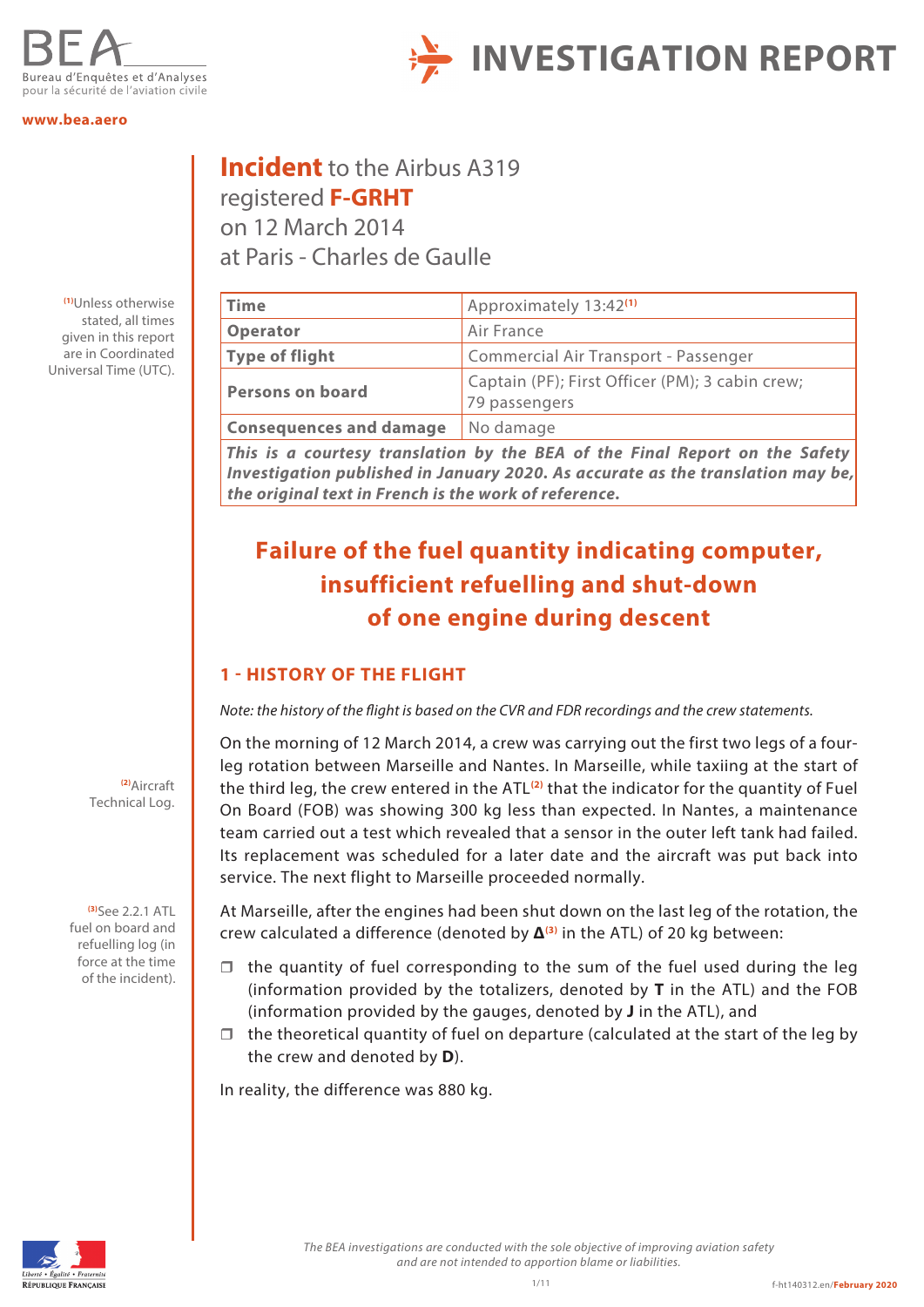The next crew was to carry out a four-leg rotation departing from Marseille. During the flight preparation, the crew learnt of the complaint recorded in the ATL by the previous crew regarding the fluctuating fuel . For the first leg, the crew decided to carry 5,000 kg of fuel. Because the ATL and the aircraft's gauges indicated an FOB of 3,780 kg (J), the crew requested an additional 1,200 kg of fuel. The crew checked the fuel uplift and that the fuel was distributed normally in the tanks. The crew reported that the outer tanks were full. The aircraft's gauges indicated an FOB of 5,080 kg.



**(4)**System Display.

**(5)**ECAM Warning Display (screen displaying engine parameters and warnings). Figure 1: simulation of the FUEL page of the SD**(4)** after refuelling

The crew took off at 12:41 for Paris - Charles de Gaulle. The aircraft's gauges indicated an FOB of 4,950 kg at take-off. The captain (PF) observed during the climb between FL150 and FL200 that both fuel transfer valves (XFR valves) from the outer tanks to the inner tanks were open. According to him, the quantity of fuel indicated in each wing at that time was approximately 1,600 kg.

Fifteen minutes after take-off, while still climbing, the ECAM "*FUEL L WING TK LO LVL*"message appeared on the EWD**(5)**, the Master Caution light lit up, the "*Single Chime*" audible alert sounded, and the FUEL page opened automatically on the SD. The crew announced "*ECAM action*" and explained that, when the associated procedure item "*IF NO FUEL LEAK AND FUEL IMBALANCE*" was announced, the Master Caution light and the audible alert stopped, and the ECAM message and FUEL page on the SD disappeared. They then displayed the FUEL page again and noticed that the fuel quantity s fluctuated and then seemed to become consistent again.

The crew deduced from this that it was an untimely warning. They nevertheless decided to regularly check the fuel s. The FUEL page of the SD was therefore displayed by the crew every five to ten minutes during the rest of the flight to check that the FOB, the fuel consumed, and the fuel at departure were consistent.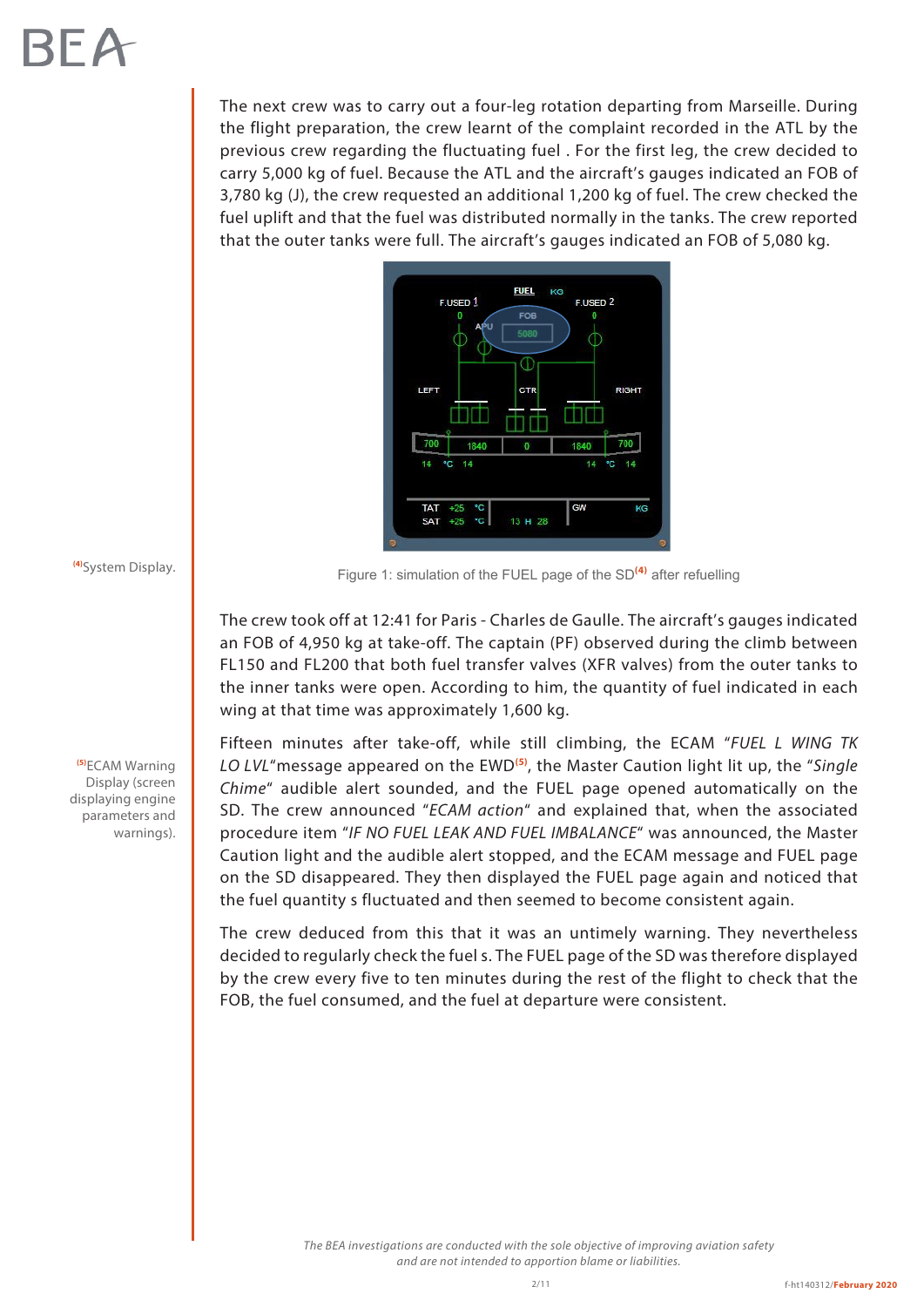At 13:35:54, while descending to FL80, a drop in pressure in both left engine fuel pumps triggered the "*Fuel Left Tank Pump 1+2 Low Pressure*" warning. The crew performed the actions of the associated procedure.



Figure 2: simulation of the FUEL page after the "FUEL L TK PUMP 2 LO PR" warning

At 13:42:22, at the end of the downwind leg, the "*ENG 1 FAIL*" warning was activated and the engine stopped. The crew performed the associated procedure and started the APU**(6)** which stopped a few minutes later. The crew declared an emergency and landed with only one engine operative.

#### **2 - ADDITIONAL INFORMATION**

**2.1 General information on the fuel system** 

#### **2.1.1 Description**

The fuel for the Airbus A319 is contained in a centre tank with a capacity of 8,250 l (6,476 kg) and four wing tanks. In each wing, an 880 l (691 kg) outer tank communicates with a 6,925 l (5,436 kg) inner tank via two transfer (XFR) valves.



Figure 3: tank distribution

The two inner wing tanks and the centre tank each have two main pumps. In normal use, each engine is supplied by the two pumps which are on its same side and by a centre tank pump. The left and right systems are connected by a cross-feed (X FEED) valve. This valve is closed in normal operation and each engine is supplied solely by the part of the system which is on its side. When the cross-feed valve is opened, both engines can be supplied from a single wing tank.

> *The BEA investigations are conducted with the sole objective of improving aviation safety and are not intended to apportion blame or liabilities.*

**(6)**Auxiliary Power Unit.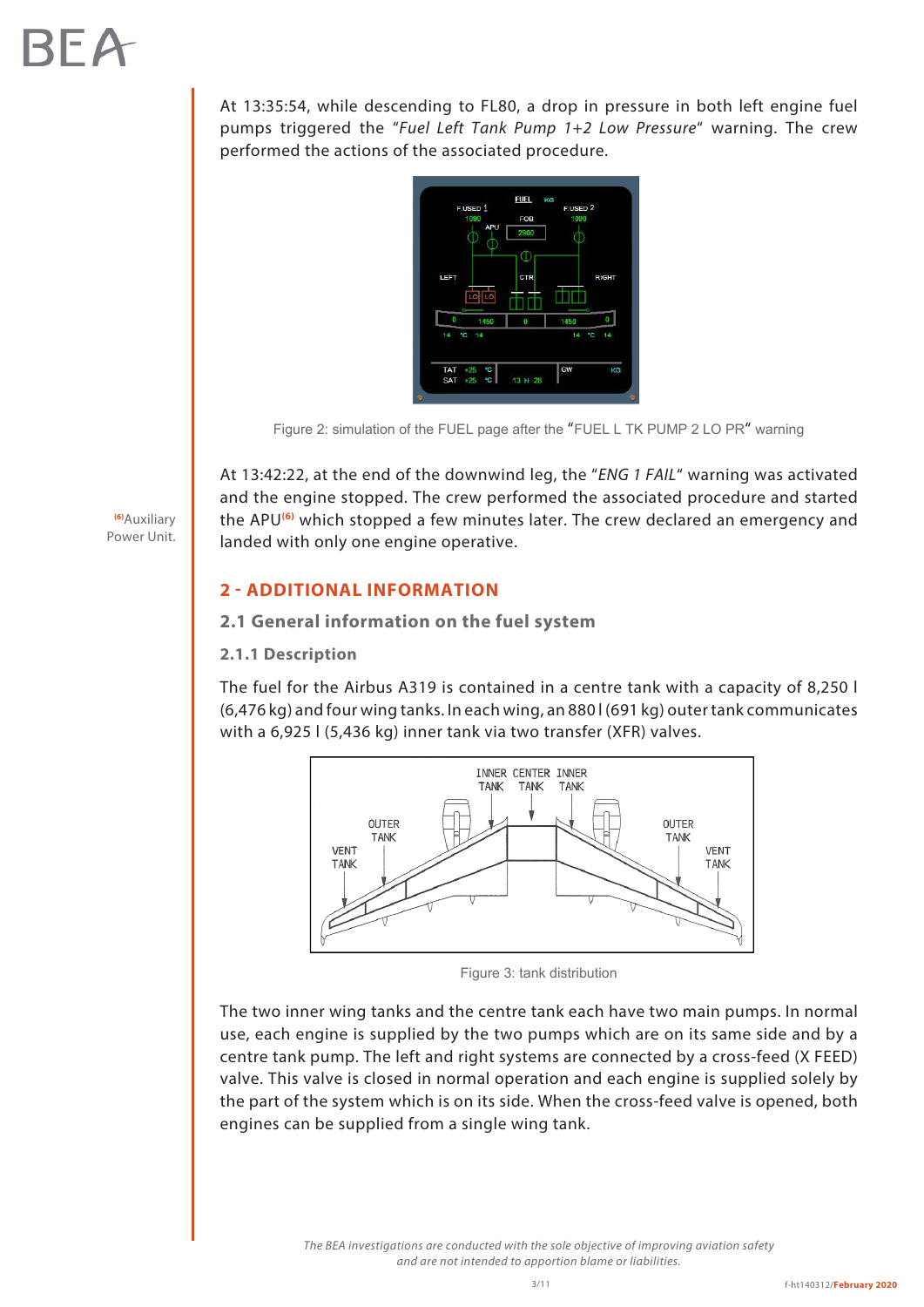

**(7)**The accuracy of the FQIS is approximately 1% of the total tank capacity + 1% of the actual quantity contained in the tanks.

> **(8)**Flight Crew Operating Manual.

**2.1.2 Fuel Quantity Indicating System (FQIS)** 

The FQIS measures the quantity of fuel**(7)** in each tank using:

- $\Box$  a set of capacitive sensors, some of which have a temperature sensor;
- $\Box$  a densimeter installed in the lowest part of the inner tanks and the centre tank;

□ a Fuel Quantity Indicating Computer (FQIC).

The FQIC displays the FOB on the EWD screen. The quantities of fuel in each tank are displayed on the FUEL page of the SD.

Manual magnetic gauges located on the lower face of the wing can also be used to check the fuel quantity. These manual gauges are accurate to approximately 5%.

**2.1.3 Fuel Level Sensing Control Unit (FLSCU)**

The FLSCU uses different fuel level sensors from those used by the FQIC.

When the fuel weight in an inner tank is approximately 750 kg, the low level sensors are no longer immersed and send a signal to the FLSCU, which commands the XFR valves between the inner and outer tanks to open. The crew is informed of the opening of these transfer valves by the appearance of an "*OUTER TK FUEL XFRD*" memo on the EWD screen and by the information on the SD page.

The FQS and FLSCU systems were detailed in the system description section of the FCOM**(8)** in force at the time of the incident. This description consisted of two dedicated sections that listed the functions of each system separately.

In particular, it was specified that when the low fuel level is reached, an ECAM message, "*FUEL L(R) TK LO LVL*" appears on the EWD. This message is associated with the activation of the "*Master Caution*" indicator light, a "*single chime*" audible alert, and the automatic opening of the FUEL page on the SD.

**2.1.4 Fuel consumption during incident flight and quantity remaining on ground after incident** 

Measurements taken by the ground maintenance teams after the incident indicate that the left tank was empty and that there were 1,100 kg remaining in the right tank (i.e. the final reserve +150 kg).

The calculations of the fuel consumption by the left and right engines from start-up, during the incident flight, are 1,272 kg and 1,525 kg respectively. When the engines were started up, the FOB was therefore 3,800 kg instead of the 5,080 kg displayed by the FQIC at the start of the leg. This 1,270 kg overestimation of the fuel weight by the FQIC is consistent with the fuel weight indicated on the FUEL page of the SD on arrival, namely 2,370 kg (1,360 kg on the left and 1,010 kg on the right).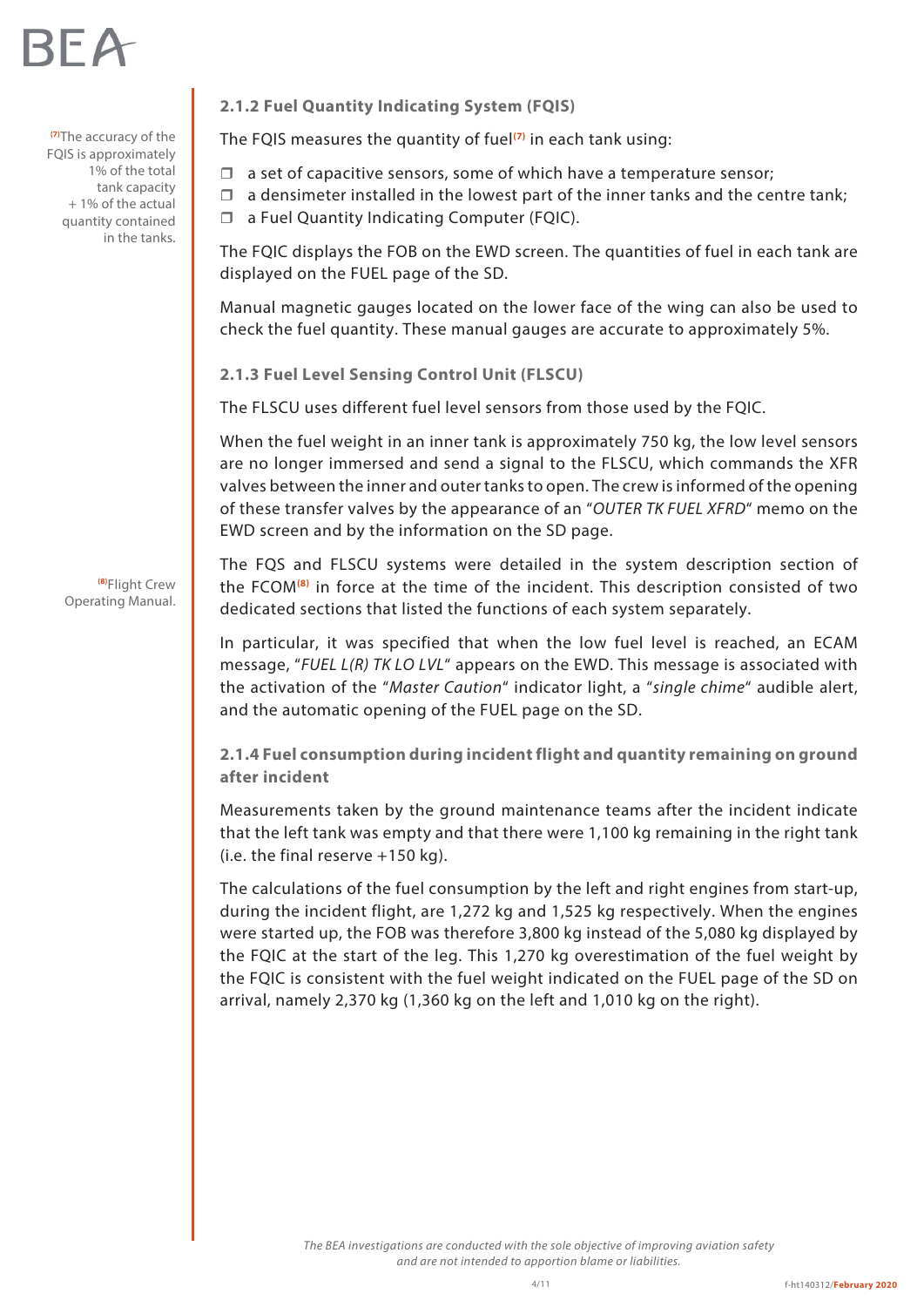#### **2.2 Procedures**

**2.2.1 ATL fuel on board and refuelling log (in force at the time of the incident)** 

The operator set out the manufacturer's fuel management procedure in its Operations Manual. The ATL's fuel log has five sections to cover a rotation with multiple legs performed by the same flight crew. The following fuel monitoring procedure must be performed on each leg and the information must be recorded in the ATL's fuel log. Fuel quantities are expressed in kg.

#### **At the start of a leg**:

 $H$ COR 

- Check that ECAM fuel on board corresponds to the F-PLN.

- Check that fuel imbalance is within limits.

- Crosscheck that the sum of the Fuel On Board (FOB) recorded at the end of the last flight and the fuel uplift (if any) is consistent with the current FOB. If an abnormal discrepancy is found, a maintenance action is due."

- $\Box$  The theoretical fuel quantity (denoted by **D**) must be compared with the gauge indication. **D** corresponds to the sum of the FOB from the previous leg (denoted by J, which is the sum of the gauges read on the SD FUEL page) and the refuelling (denoted by **R**), minus the quantity of fuel consumed by the APU.
- $D = J + R APU$  consumption.
- $\Box$  The ATL's fuel log is completed to calculate the theoretical fuel at departure.



#### **At the end of the leg, after shut-down of the engines**:

"FUEL QUANTY........ **CHFCK** Check that the sum of the fuel on board and the fuel used is consistent with the fuel on board at departure. If an unusual discrepancy is found, maintenance action is  $d$ ue  $'$ 

 $\Box$  The sum of the totalizers on arrival (fuel used during the leg, read on the SD FUEL page) is transferred to box **T** of the ATL and the sum of the gauges to box **J**. The result of the sum **T + J** must be compared with the theoretical fuel quantity at departure **D**. This difference is denoted by **Δ** in the ATL, entered by the PF and verified by the PM.

$$
\Box \quad \Delta = T + J - D.
$$

*The BEA investigations are conducted with the sole objective of improving aviation safety and are not intended to apportion blame or liabilities.*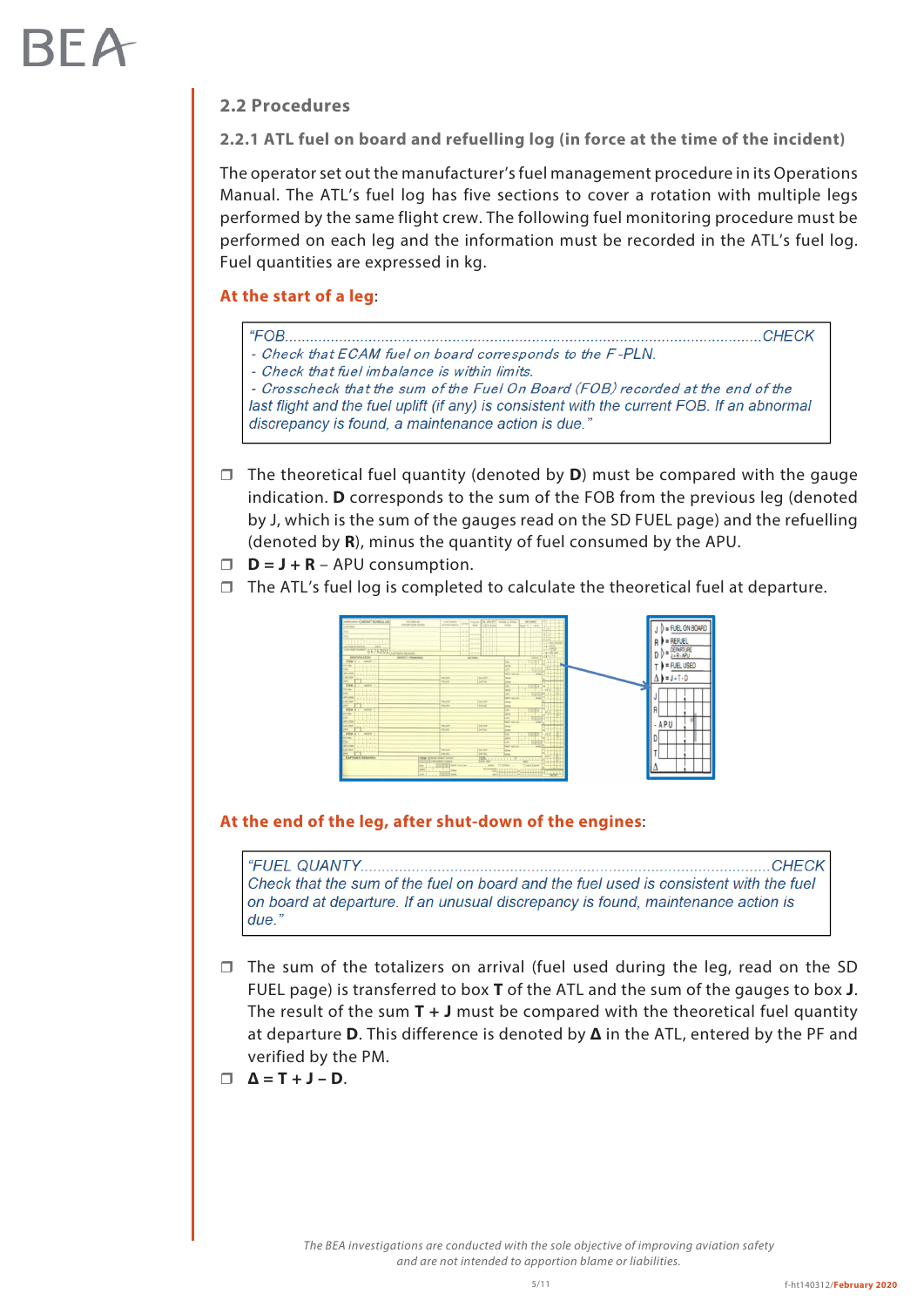The maximum acceptable value of **Δ** is not defined, leaving it up to the crew to decide whether the value is normal or not.

Furthermore, the method of filling in the fuel log of the ATL is not covered by the operational documentation available to pilots. Pilot training includes only a 17-minute module on using the ATL.

A review of the documents related to refuelling and the ATLs of the F-GRHT flights since February revealed calculation errors (sometimes of as much as one tonne), and that the ATL was not completed in accordance with the instructions described above. Crews had entered calculated fuel quantities, not those read from the indicators. These calculation errors suggest that the first officer's verification of the calculation is not systematically carried out. They may also explain why the problem of intermittent FQIC failure had not been identified and resolved despite the occurrence of previous cases.

#### **2.2.2 Procedure associated with** "**FUEL L WING TK LO LVL**" **alert at time of incident**



Figure 4: "FUEL L(R) WING TK LO LVL" SOP**(9)**

When a low fuel level alert is triggered, the crew must carry out a fuel transfer (opening of the X-FEED valve) if they detect an imbalance in the fuel quantity and the tanks are not leaking. To do this, the crew has the fuel quantity information provided by the FQIC.

During the incident flight, the fuel quantity calculations show that, at the time the low level warning was triggered, the information provided by the FQIC did not suggest to the crew that there was any leak or imbalance that would require the cross-feed valve to be opened in accordance with procedure. Thus, if an FQIC malfunction occurs, the procedure associated with the low fuel level alert being triggered does not prevent the engine from shutting down due to a fuel supply failure.

#### **2.2.3 Maintenance procedures associated with fuel quantity indication failures**

At the time of the incident, the maintenance procedures associated with FQIC failures dealt only with specific cases. No procedures in the Troubleshooting Manual (TSM) addressed a fuel quantity indicator malfunction/fluctuation in a generic situation such as that of the incident, in which the erroneous indications were intermittent.

Airbus asks to be informed by operators in the case of a situation for which no specific task is given, in order to consider the actions to be taken.

**(9)**Standard Operating Procedures.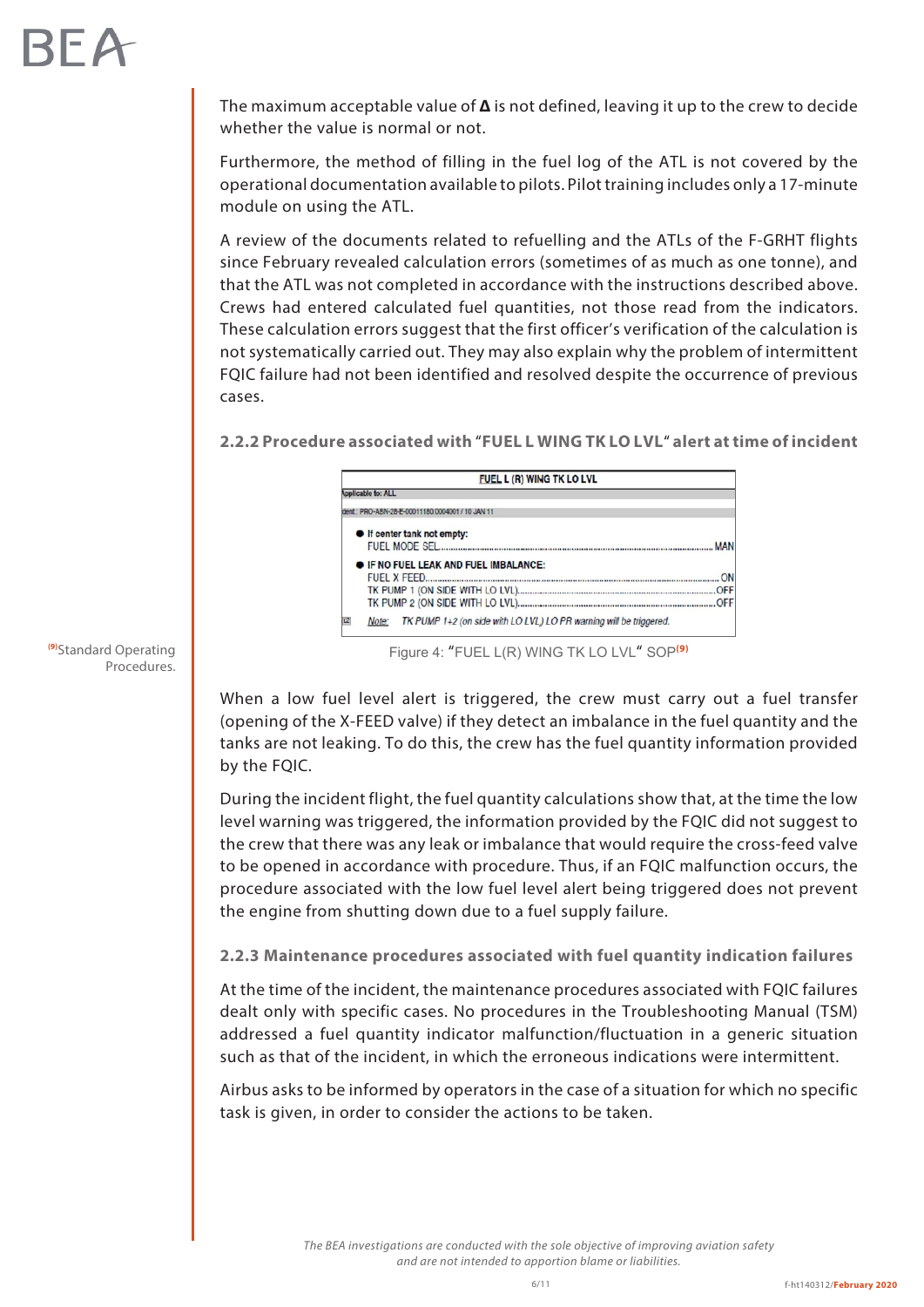#### **2.3 Crew statements**

The crew explained that, when preparing the flight, they decided to take on board 5,000 kg of fuel (the software used for flight preparation had calculated that a minimum of 4,710 kg should be carried). When they took charge of the aircraft, they noted:

- $\Box$  an ATL complaint lodged at Nantes by the previous crew, relating to fluctuations in fuel quantity; the complaint was closed by maintenance, with mention of work scheduled on a fuel sensor observed to be faulty;
- an FOB of 3,780 kg entered in box **J** of the ATL, identical to the FOB displayed by the gauges;
- $\Box$  a memo left by the captain of the previous rotation, recording the varying fuel quantity indications according to the different phases of the flight during the last leg from Nantes to Marseille (maximum deviation of 300 kg).

The captain said that he did not inform the first officer that the two fuel transfer valves had been opened because this indication did not raise any particular concerns for him. The first officer did not recall noticing this indication while climbing. The captain explained that this fuel transfer usually occurs at the end of a flight but that he had already seen fuel transfer being activated on other aircraft when the amount of fuel in the inner tanks was more than the theoretical activation value of approximately 750 kg**(10)**.

After the ECAM "*FUEL L WING TK LO LVL*" message disappeared, the crew explained that they manually displayed the FUEL page again to confirm the system status. They found that the fuel quantity indications fluctuated and seemed to become consistent again. The crew added that they then identified this phenomenon as a problem associated with the previously identified gauge (FQIC) failure. They then wondered whether it was necessary to record another complaint in the ATL since a maintenance action related to this problem was already scheduled.

Because the indications on the FUEL page were consistent, the crew said that they did not consider it necessary to conduct a FORDEC**(11)** but they decided to regularly check the fuel indications and note all the readings on the FUEL page of the SD at regular intervals of about ten minutes**(12)**. The crew said that they observed an increase in the sum of the fuel quantities displayed by the totalizers and gauges  $(J + T)$  while cruising, from 4,900 kg at TOC**(13)** up to approximately 5,500 kg.

Approaching FL110, the captain said he noticed that the two fuel pumps on the left side were displayed in amber on the SD. The "*ECAM FUEL L TK PUMP 1+2 LO PR*" warning was then triggered. The first officer stated that the fuel quantity displayed by the FQIC in the left wing was approximately 1,400 kg. The crew explained that they handled this warning by applying the associated procedure, which calls for the pumps to be shut down but does not call for the transfer valve (FUEL CROSS-FEED) to be opened below FL110. The PF added that the crew then performed a FORDEC and decided to continue to their destination by "*GRAVITY FEEDING*". The crew then discussed the possibility of leaving for the next leg if two pumps were not operational and talked about the MEL associated with the pumps.

> *The BEA investigations are conducted with the sole objective of improving aviation safety and are not intended to apportion blame or liabilities.*

**(10)**This information was subsequently confirmed by the receipt of several ASRs reporting this phenomenon.

**(11)**FORDEC is the acronym for Facts - Options - Risks - Decision - Execution - Check. It is a method that helps crews assess a situation, make decisions and check them.

> **(12)**On the day of the event, the flight dossier was not retained. The BEA therefore did not have access to the fuel indication readings for the Nantes - Marseille flights and the occurrence flight.

**(13)**Top Of Climb.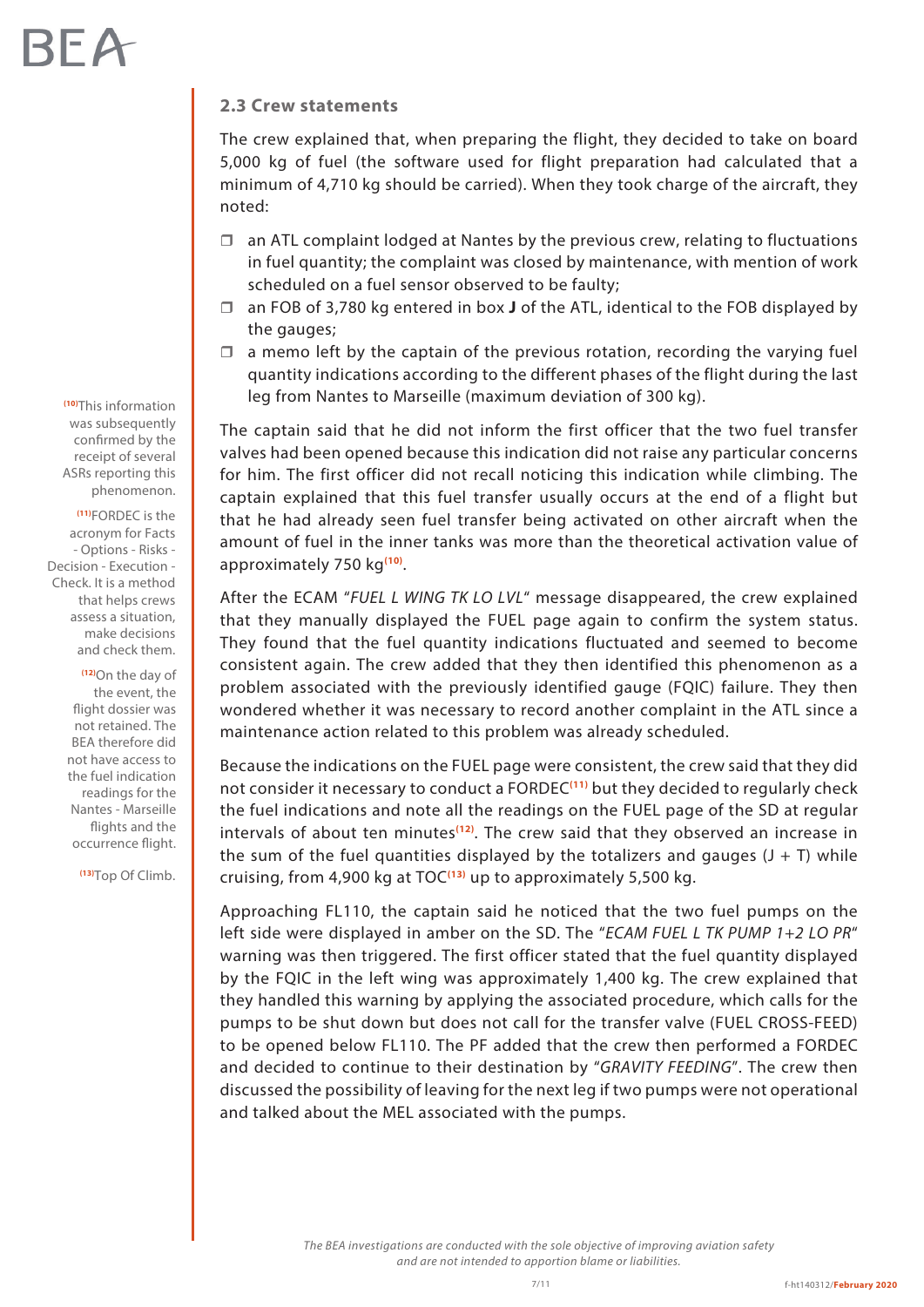# RFA

**(14)**The APU is supplied by the fuel in the left tank, which was empty. When the "*ENG 1 FAIL*" warning was activated a few minutes after the ECAM "*FUEL L TK PUMP 1+2 LO PR*" warning, the crew thought that the pumps were faulty. The captain declared an emergency and requested a shortened track. The crew explained that they followed the associated procedure and that, because of doubts as to the condition of the engine and why it had shut down, they triggered the engine's fire extinguishers. They started the APU but it shut down approximately two minutes later. The crew tried unsuccessfully to start it a second time**(14)**.

#### **2.4 Fuel quantity indicating system failure**

When the FQIC was tested in aircraft configuration with a fuel quantity set at 5,000 kg and a gradual reduction in quantity (to simulate consumption by the engines), a similar failure to that of the incident occurred. This failure, related to a solder defect, was intermittent and was caused by voltage variations of an oscillator in the FQIC.

#### **2.5 Disappearance of low level alert as reported by crew**

The manufacturer's procedures (FCOM and FCTM) for processing an ECAM message require the crew to terminate an ECAM procedure by pressing the CLR button on the ECP**(15)**. If the alert is considered to be false, the crew is required to press the EMER CANCEL button. Pressing the RCL button for more than three seconds will then list the alerts inhibited by pressing EMER CANCEL.

The RCL button was not pressed on the ground following the event and subsequent maintenance actions did not preserve the information displayed by the "*STATUS*" page. Therefore, it could not be determined whether the procedure displayed on the ECAM disappeared as a result of the crew pressing the EMER CANCEL button.

Examinations of the FLSCU and other components of the FQIS did not reveal any failures that could explain this disappearance. After the aircraft had landed, when the maintenance teams powered up the aircraft systems, this warning was triggered again.

**2.6 History of maintenance actions carried out on F-GRHT's fuel system** 

Between 15 February and 2 March 2014, four complaints about refuelling stopping before the pre-selected amount had been taken on board were recorded in the ATL. The FQIC was replaced on 3 March 2014, i.e. nine days before the incident.

On 6 March 2014, the last two digits displayed by the FQIC, indicating the FOB for the left wing were "*inop*". A reset was performed by the crew without success. The display returned to normal after the engine start-up. The crew recorded this in the ATL. At the end of the flights, the maintenance personnel noted that the fuel quantity indicator was functioning correctly and the aircraft was returned to service.

**(15)**ECAM Control Panel.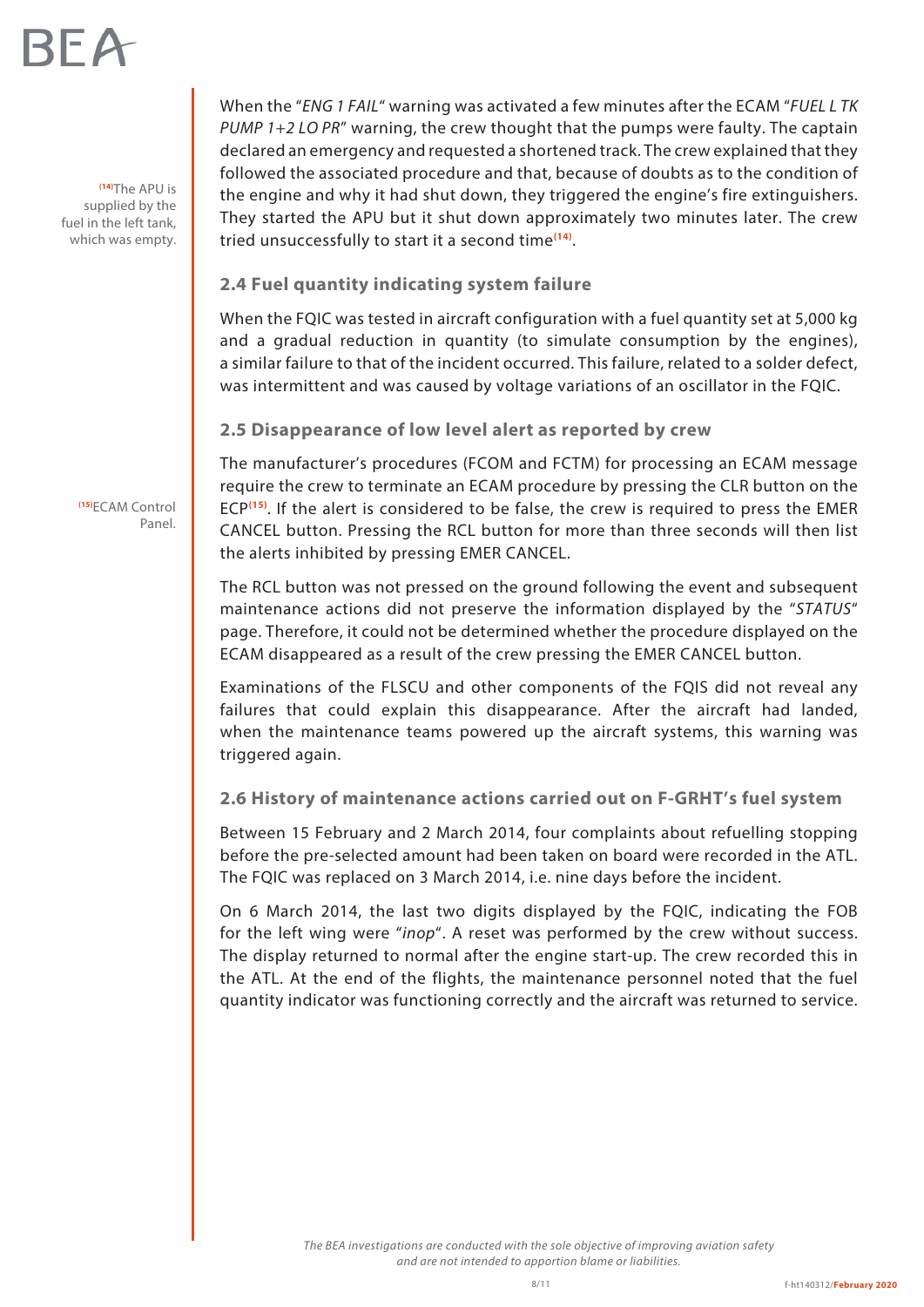#### **3 - LESSONS LEARNED AND CONCLUSIONS**

#### **Scenario**

At the end of the leg preceding the incident, in the absence of verification by the first officer, the captain's error in the fuel log calculation was not corrected/identified. It is likely that a result showing a difference of nearly 900 kg would have alerted this crew and the next to a Fuel Quantity Indicating Computer (FQIC) failure.

The crew of the incident flight, trusting the information available to them (the ATL and the FQIC indications), had incorrect awareness at the start of the flight of the actual quantity of fuel on board.

During the flight, the crew associated the activation of the low fuel level warning with an untimely warning related to the FQIC malfunction recorded by the previous crew in the ATL.

Shortly afterwards, when the fuel pumps stopped due to fuel starvation, and then when the left engine shut down after the left tanks emptied, the crew were unable to identify the cause and thought that the two pumps had failed simultaneously. Throughout the flight, the crew retained the impression that the fuel quantity indicated in the ATL was correct and that the FQIC sensors could be malfunctioning. At no time did the crew question whether there was fuel in the left tank until they arrived at the apron.

Technical examinations identified a failure of the fuel quantity indicating system, which provided erroneous information about the amount of fuel in the tanks before departure and during the flight.

#### **Contributing factors**

The following factors may have contributed to the shut-down of the left engine in descent:

- $\Box$  The many differences and inconsistencies in the ATL fuel log completed on the ground by crews, probably due to a lack of information in the Operations Manual, insufficient training, and in some cases lack of verification by the first officer of the captain's calculations.
- $\Box$  The difficulty for a crew of questioning information considered to be reliable before departure of a flight (confirmation bias).
- $\Box$  An ECAM low fuel level procedure that requires crew actions based on erroneous fuel quantity information provided by the FQIC and lack of knowledge of the independence of the Fuel Level Sensing Control Unit (FLSCU) from the Fuel Quantity Indicating System (FQIS).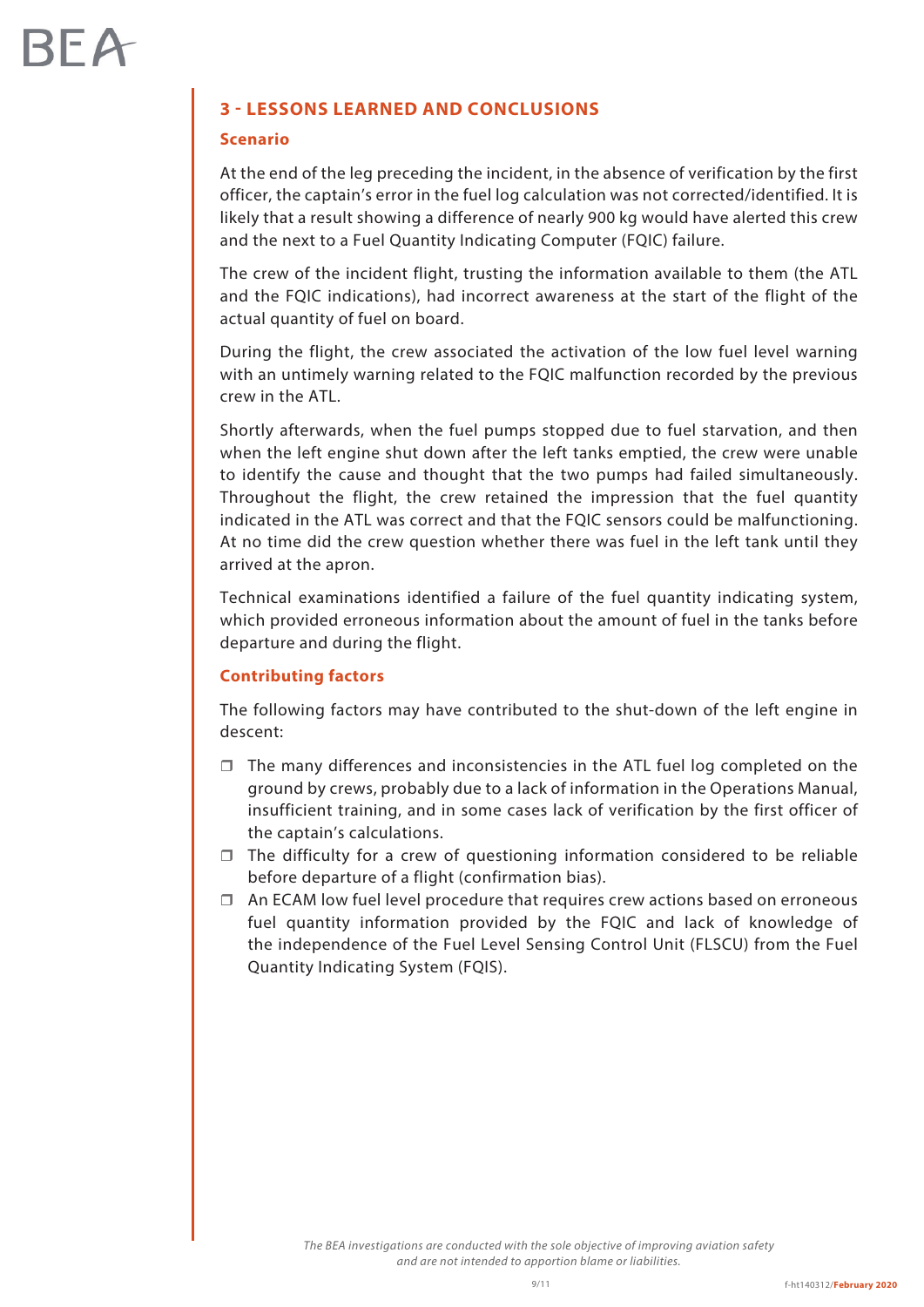### **4 - SAFETY ACTIONS TAKEN FOLLOWING THE INCIDENT**

#### **4.1 Actions taken by Air France**

After the incident, Air France carried out the following actions:

- $\Box$  A manual dipstick measurement campaign carried out on the entire mediumhaul fleet. This campaign did not reveal any FQIC faults.
- $\Box$  A memo to crews explaining how to fill in the ATL fuel log and to remind them of the procedural check points (SOPs).

Subsequently, the Operations Manual procedures were amended to include a detailed procedure for filling in the ATL fuel log. The application of these procedures is the subject of training and line checks.

Assessment of the operational criticality of certain failures, especially intermittent and recurring failures, was also the subject of organizational measures to improve the sharing of information between maintenance services and crews.

The term "*avion récurrent*" was introduced to refer to an aircraft with a significant combination of frequent and severe failures (or crew feedback via the ATL or reports). The purpose of this classification is to enable the operator to set up special monitoring in coordination with the manufacturer in order to identify and deal with intermittent failures like the one affecting F-GRHT as quickly as possible.

**4.2 Safety actions taken by Airbus** 

**4.2.1 Maintenance and normal pre-flight preparation procedures** 

A new maintenance task in the TSM was created in May 2016 to deal with more general cases related to fluctuations in fuel quantity indications.

The standard procedure (FCOM SOPs) for pre-flight fuel management, "*Before start clearance*", was updated in June 2015 to clarify the terms "*unusual*" and "*abnormal*" used in the previous version of the FCOM.

| <b>FOR</b>                                                                                                                                                                                                                                                                                                                                   | CHECK                       |
|----------------------------------------------------------------------------------------------------------------------------------------------------------------------------------------------------------------------------------------------------------------------------------------------------------------------------------------------|-----------------------------|
| Check that ECAM fuel on board corresponds to the F-PLN.<br>Check that fuel imbalance is within limits.<br>Crosscheck that the sum of the Fuel On Board (FOB) recorded at the end of the last flight and<br>the fuel uplift (if any) is consistent with the current FOB. If an abnormal discrepancy is found, a<br>maintenance action is due. |                             |
| FOB after refuelling:                                                                                                                                                                                                                                                                                                                        | Abnormal discrepancy above: |
| Up to 6 tons (13200 lb)                                                                                                                                                                                                                                                                                                                      | 400 kg (900 lb)             |
| Between 6 tons (13200 lb) and 12 tons (26500 lb)                                                                                                                                                                                                                                                                                             | 500 kg (1100 lb)            |
| More than 12 tons (26500 lb)                                                                                                                                                                                                                                                                                                                 | 600 kg (1300 lb)            |

Figure 5: excerpt from the FCOM - Normal procedures - "Before start clearance" SOP

#### **4.2.2 Air operations**

The FCOM (Aircraft Systems Fuel – Description, - Fuel quantity Indication and level sensing) was amended in March 2015 to remind crews of the independence of the quantity measurement and the low level alert. A sentence (in bold below) was added: "*When fuel quantity in one wing tank goes below 750 kg (1,650 lb), the low‑level sensor triggers the LO LVL warning on ECAM. The LO LVL warning is totally independent from the displayed fuel quantity indication of the tank*".